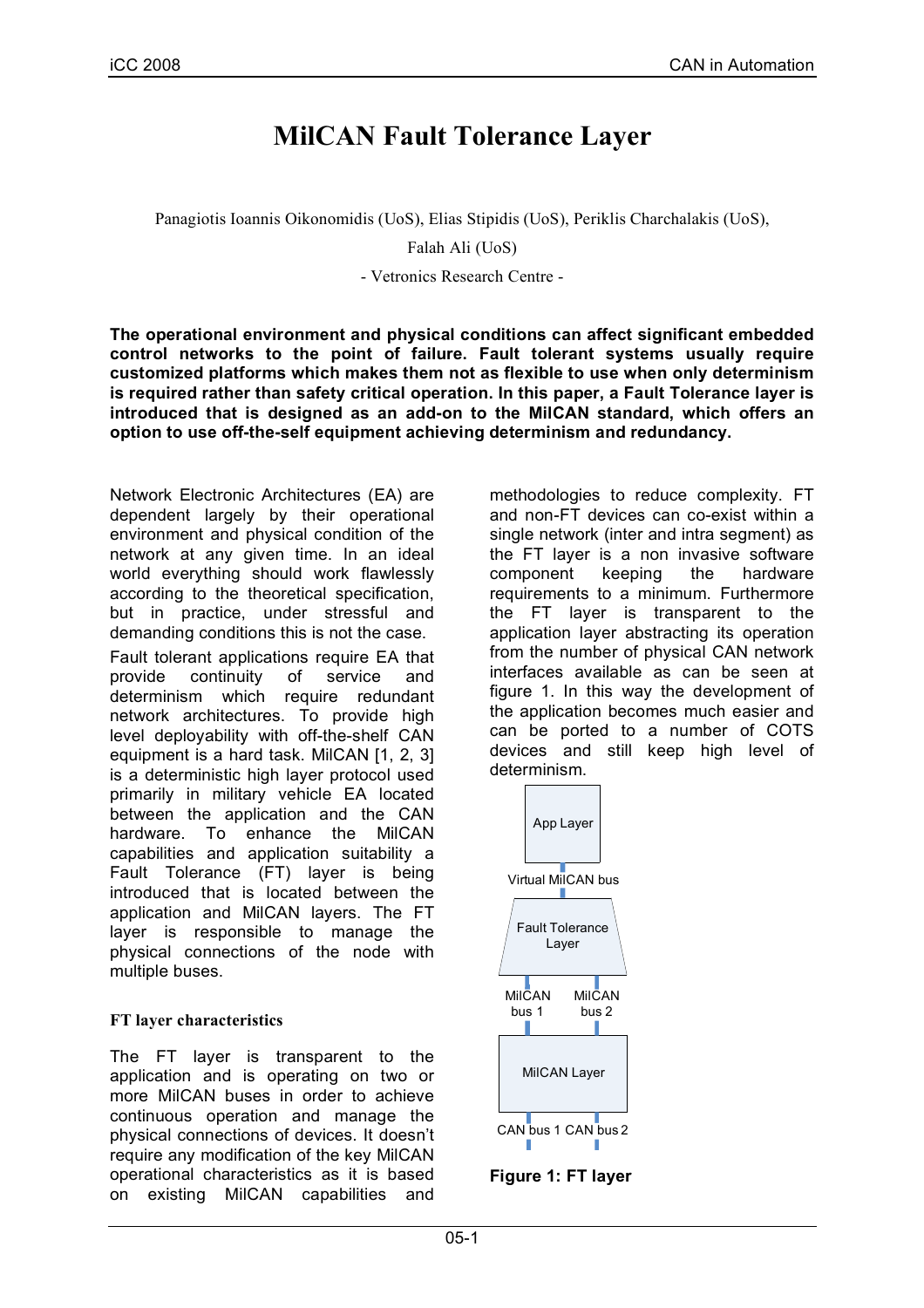During normal network operation the FT layer is responsible to collecting information on the buses status and manages them according to the instantaneous requirements. As being responsible for the continuity of service it is dependable to moving the traffic on the healthiest bus and tries to recover any potential faulty ones.

It is using an elected master device which is responsible to manage the operation of the network by using a synchronization protocol. Also the use of the FT layer on a device connected on one bus is still beneficial because it allows the device to recover the bus back to operational.

#### **MilCAN**

MilCAN [1] is an open-standard interface to the CANbus technology aiming to provide the capabilities required by military applications. MilCAN defines compulsory features that are required to accomplish a deterministic network operation. To be able to achieve deterministic operation MilCAN is using a prioritized bus access and bounded throughput to support deterministic data transmission on the network, based on the criticality of each nodes function. There is guaranteed maximum transmission latency for the different priorities. The message generation can be limited within their allocated period; the network traffic can be pre-scheduled to provide this deterministic operation.

### **CAN error detection**

The CAN [2] controllers have 5 measures to detect errors: bit monitoring, 16-bit cyclic redundancy check, acknowledgement check, variable bit stuffing and frame check. These errors are being reported to the Bit Stream Processor (BSP) which is responsible for incrementing and decrementing the Error Management Logic's (EML) Receive Error Counter (REC) and the Transmit Error Counter (TEC). When at least one of these counters exceeds the error warning limit of 96, the Error Warning (EWRN) flag is set; and when both of the error counters are less than the error warning limit, the flag is

reset. For the CAN nodes to distinguish short disturbances from permanent failures and to act accordingly the nodes can have three different states. The three states are error-active when the REC or TEC is smaller than 128, the error-passive when the REC or TEC is bigger than 127 and the bus-off when the TEC is bigger than 255. At the error-active state the node takes part in bus communication and when an error is been detected an active error flag is sent. Also at the error-passive state the node is able to take part in bus communication, but when an error has been detected a passive error flag is sent. The third state is the bus-off where the node is switched off the bus due to a request of fault confinement entity. During this state the node is unable to send or receive any frames. The device remains in this state, until the bus-off recovery sequence is finished.

### **MilCAN system modes**

MilCAN has three system modes, these modes are: Pre-operational (Pre-op), Operational (Op) and System Configuration. When a node powers on, it goes first to pre-op mode and when it receives a valid sync frame message then it goes to operational mode. Then from the operational mode if the node receives the enter configuration mode sequence it goes to system configuration mode and if it doesn't receive a sync frame for 8 PTUs then it goes back to pre-operational.

### **FT layer design**

The FT layer is completely independent of the App layer; however the FT layer is controlled by the application. In case that the application is not responding, the FT would still be operational due to a higher priority interrupt which becomes active in case of application inactivity after a predefined time interval.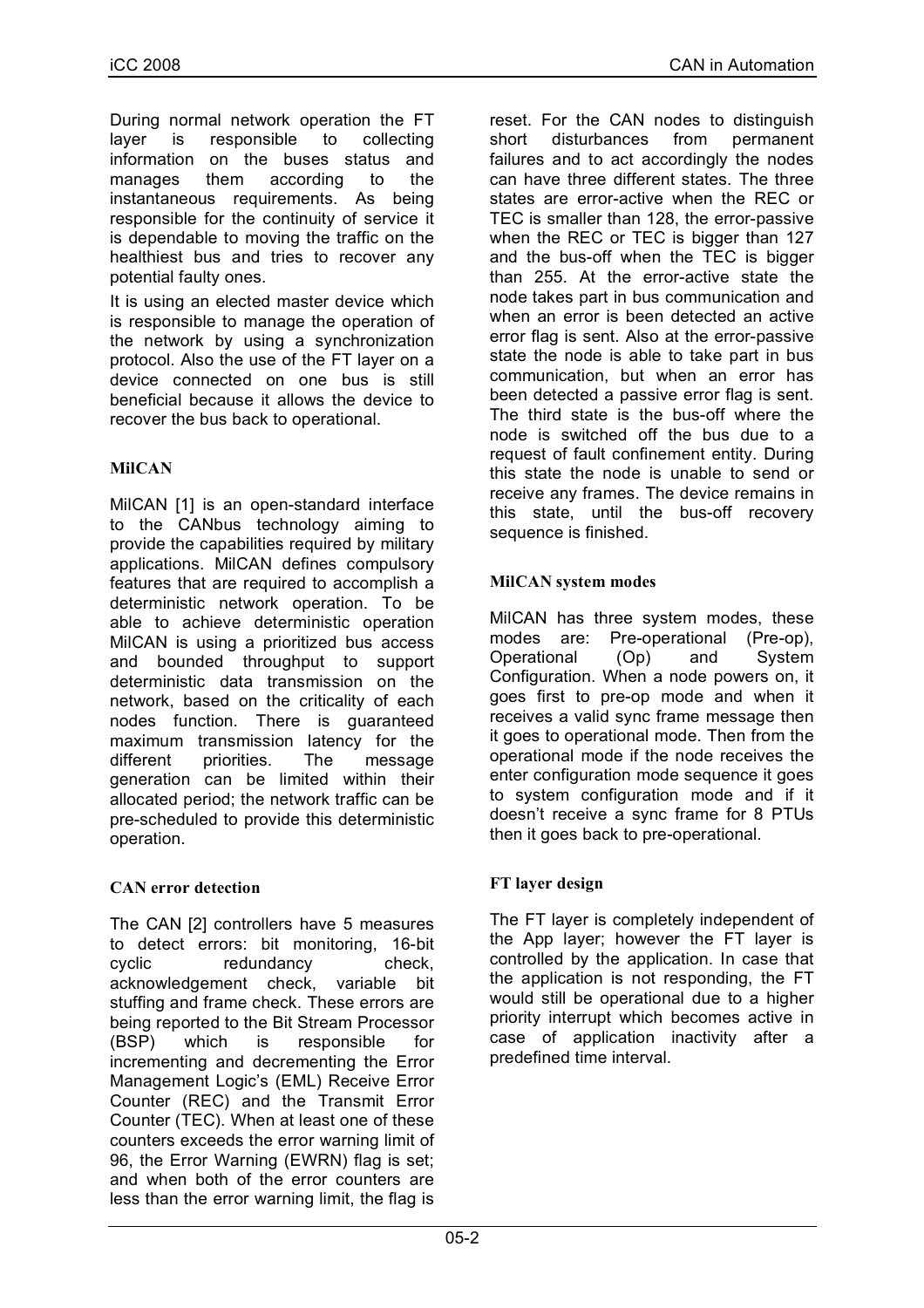

**Figure 2: FT layer design**

To achieve a synchronized MilCAN configuration and switching between the nodes during operation time there is communication between them. Control messages are transmitted at all times to indicate which bus is active and its current speed. These messages are periodically transmitted every 512 slots in order to reassure that nodes which just became alive are informed and operate correctly. These messages are being transmitted by the FT master which at the moment has been designed to be the same as the MilCAN master. In case of bus problems every node is responsible to inform the rest by transmitting an asynchronous message.

The FT layer design is based on three blocks each with different task as can be seen at figure 2. These blocks are error detection and handling, bus switching and last bus recovery. These blocks are independent but combined provide the FT layer operation.

### **Error detection and handling**

The FT layer is responsible for the communication of the App layer with the rest of the network. Whilst operating, various faults can cause errors on the communication or even preventing it from happening completely. The reasons for this can be either the physical damage of the bus or interference caused from other systems on the vehicle.

The block that is responsible for the error detection is gathering information for the bus status to act accordingly in order to achieve continuous communication. The bus-off from CAN and Pre-op from MilCAN is used for the health detection of the bus as can been seen in figure 3. As described above when the status is at bus-off that means that many errors have occurred on the bus and the bus is switched off. Also when the node cease to receive Sync Frames for 8 PTUs goes from operational mode to pre-operational, this can happen due an isolation of the node from the rest of the network or errors on the MilCAN layer. With these two sources for error detection all possible faults are being covered with good respond times. Good respond times because in case the node is disconnected from the bus the FT layer does not have to wait until the TEC reaches the bus-off limit and with the help of pre-op manages to detect it quicker. When the error detection block detects errors on the bus the switching block is responsible to switch the traffic to a healthy bus and the recovery block to try to recover the bus that the errors were detected.



**Figure 3: Error detection**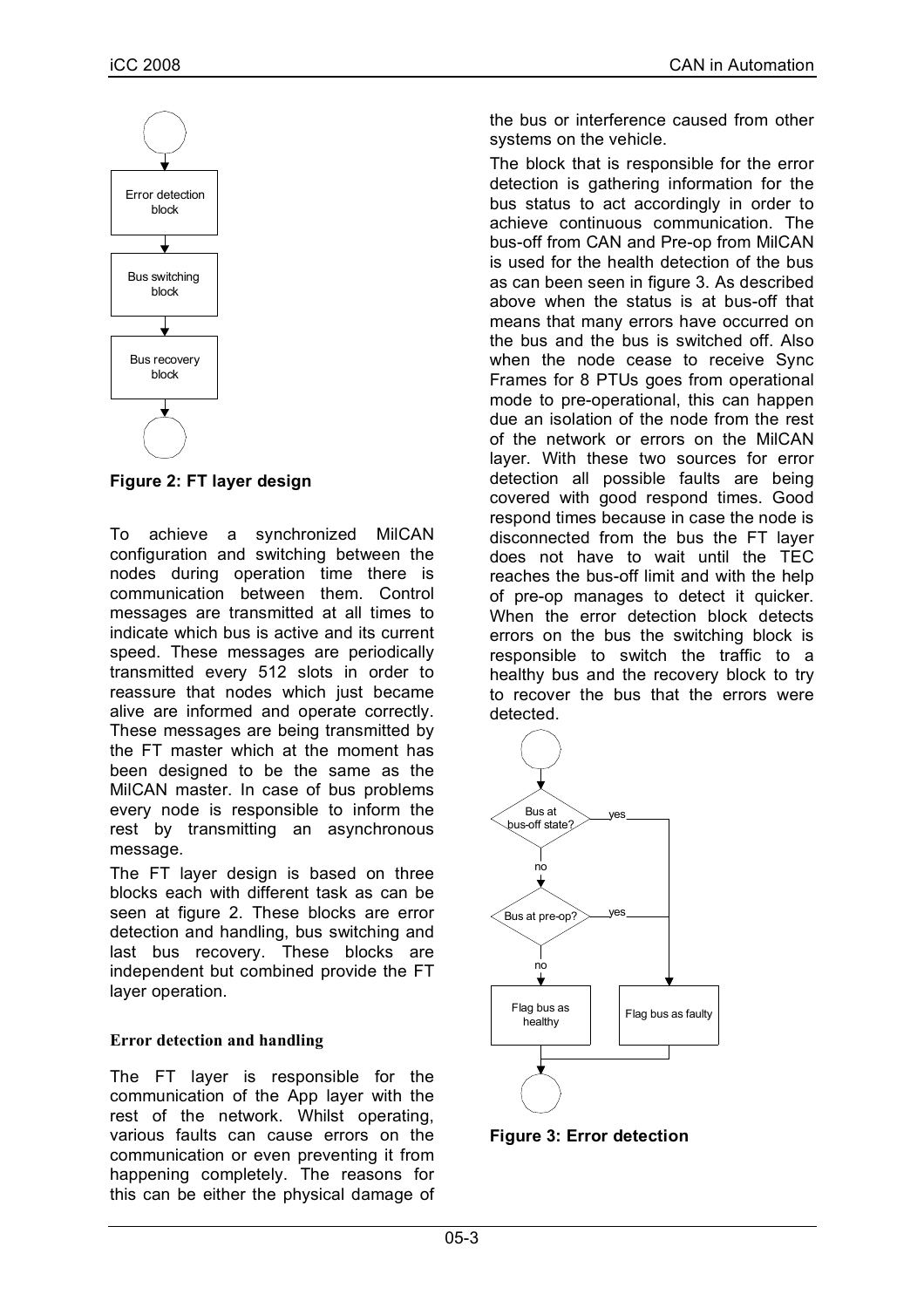#### **Bus switching**

The switching block is responsible of ensuring continuous communication between the nodes when errors are being detected. The switching procedure triggers by two different ways, when the node detects error on the bus or when the node receives message from another node that has errors on the active bus. Then the switching block is trying to move the traffic to the next healthy bus with the best possible characteristics as seen in figure 4. In the case that the traffic has been moved to a bus that operates error free at maximum bus speed then the traffic remains to that bus until errors are being introduced and needs to switch the traffic again. In the case that the traffic has moved to a bus that operates at lower bus speed, the traffic switches to another bus the moment it detects a bus with higher operating bus speed. That can happen because the recovery block managed to recover a faulty bus back to maximum operating bus speed.



**Figure 4: Bus switching**

### **Bus recovery**

Due to the nature of the FT layer, which resides above the MilCAN layer, the actions that it can use for bus recovery are limited. The options are a combination of bus switching and various bus operational speeds. When a bus was detected to have errors by the error detection block and the traffic is no longer on that bus, the recovery block tries to bring that bus back to an error free state as soon as possible. To achieve this, the faulty bus is deactivated and activated periodically every second until it becomes functional again, additionally the speed of the bus is changed every three attempts. The three attempts are a suggested number, and can be up to the system designer and operational system requirements.

When the errors on the bus continue to exist then the bus speed is dropped until the bus reaches the minimum possible speed and if this fails too restarts from the highest speed. The reason the bus speed is reduced is that the bus becomes less sensitive to external interferences at lower bus speeds due to longer bit timings. In the case that the source of the bus errors was external interference, the bus can become operational again by working at lower bus speeds. The operation can be seen in figure 5.

In order to recover the bus back to operational mode the CAN speed may change, so the bus becomes less sensitive. However, this could affect the scheduling of the application, because at lower speeds the MilCAN cycle becomes longer and the synchronous messages assigned to specific slots would be transmitted with delays. To overcome this problem there are various options and this is up to the developer to select a suitable one. The developer can use different schedules for every given CAN speed hardcoded or adjust the frequencies of the messages dynamically. The frequency of transmission can be divided or multiplied depending on the priority of the message. For example, the frequency on the HRT messages can be multiplied and the frequency on the SRT messages can be divided or even the message can be dropped. This way there would be enough available bandwidth for the higher priority messages. If the operation of a node is not so important, it can stop transmitting messages completely. Any kind of solution adopted has to make sure that the limit of the bandwidth of the bus is not exceeded.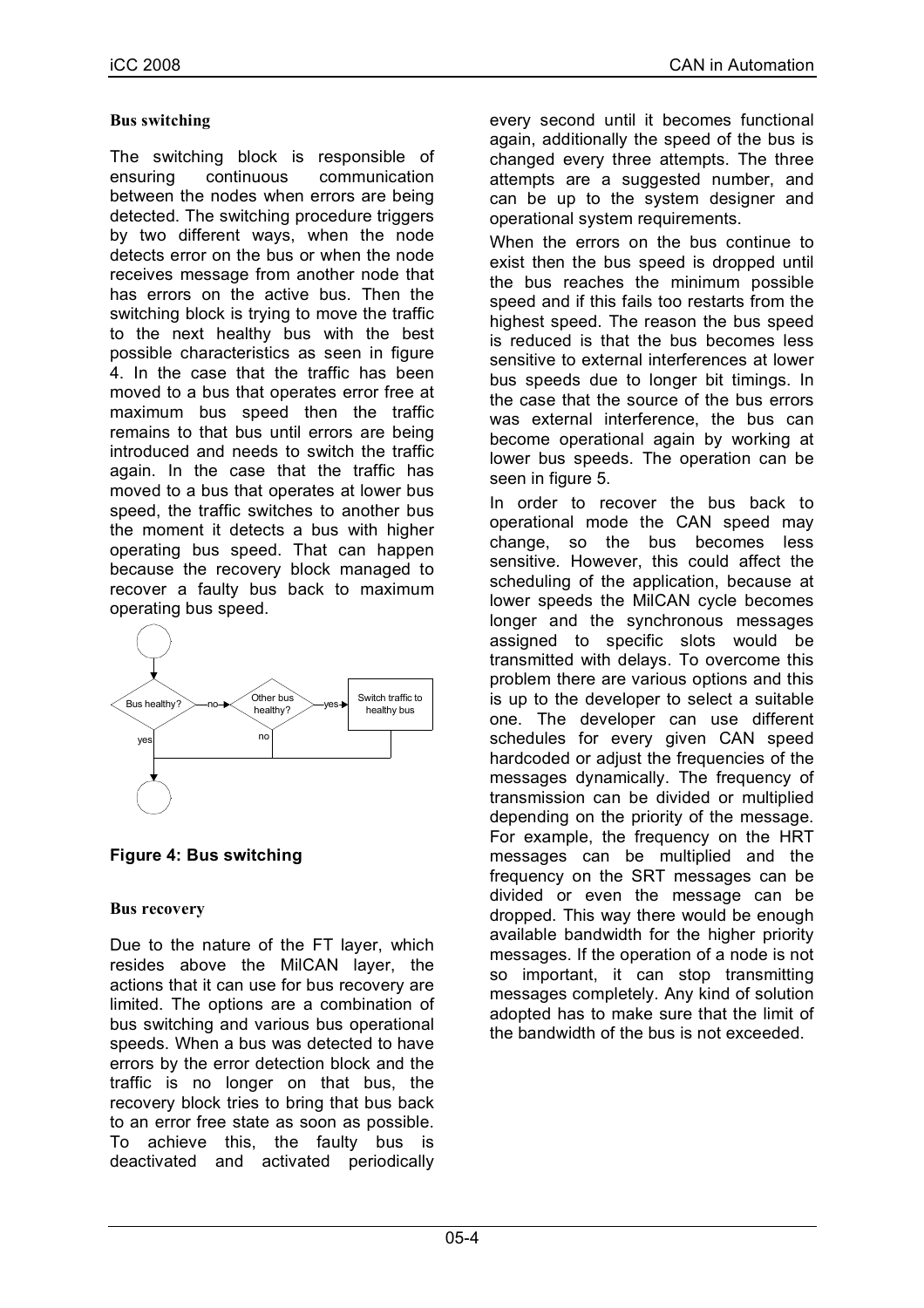

**Figure 5: Bus recovery**

### **Testing**

For initial verification testing the FT layer has been implemented on the Infineon C167CS microcontroller using two CAN buses in a test rig segment composed of four nodes to realize a dual redundancy MilCAN bus system. To ensure the responsiveness of the FT layer different faults are injected to the buses using ofthe-shelf test equipment such as CANstress from vector to introduce shortcircuit between the CAN-high and CANlow, increasing bus length, and corrupt CAN messages.

Timing is very important for the operation of the FT layer. The switch over of the microcontroller to an operational bus from a non operational has to happen very quickly in order to lose the least transmitted messages. Very important is also the time it takes to detect an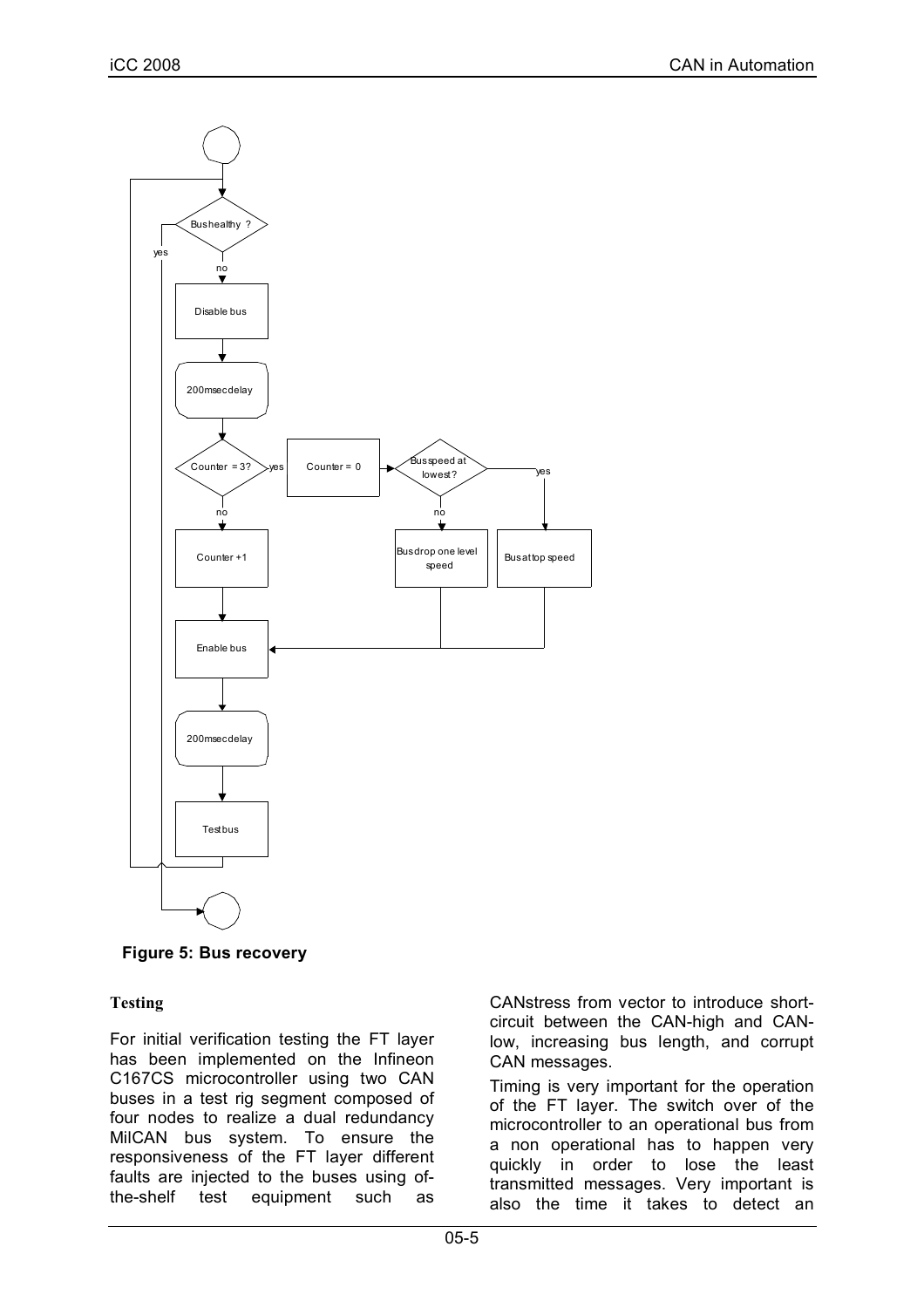unhealthy bus and the time to repair it from the moment that there are no errors introduced to it. Throughout the testing of the FT layer on the testbed the time durations for the above mentioned periods were recorded. The average time for the bus switch from a faulty bus to a fully functional one is 532µs with a minimum of 307µs and a maximum of 819µs as seen in figure 6. For the bus recovery when there are no errors being introduced any more there is a constant time of 198ms to recover it back to a fully operational.



**Figure 6: Bus switch times**

#### **Conclusion and Discussion**

The use of the FT layer provides the benefit of converting off-the-self CAN equipment to redundant network architecture. It can operate successfully with FT and non FT devices on the same network and can benefit even when devices are connected to only one bus by being able to recover it. The implementation of the FT layer in an existing system is easy and straight forward with no extra costs. The recorded performance of the layer is rapid enough and doesn't overload the device; as a result the application is unaffected and continues operating smoothly.

By having a successful operation of the FT layer on the above mentioned testbed which is four nodes connected with two buses, the next step is to test it on a multisegment testbed which consists of at least five nodes on each three segments that are again connected on two buses.

Furthermore an important feature of the FT layer is the ability to change the bus speed in case the bus is not recoverable. The reason is when the bus operates at high speed tends to be more sensitive to external interferences than lower speeds. Another operation has to be implemented in the FT layer, a weight selection mechanisms that is able to choose with a weighting process the most appropriate bus for the traffic to be forwarded; according to which devices are connected on every bus and what the operational speed of the bus is.

#### **Acknowledgements**

.

This work is sponsored by the UK Ministry of Defence (Research Acquisition Organisation and Directory of Equipment Capability Ground Manoeuvre) and supported by the MilCAN Working Group.